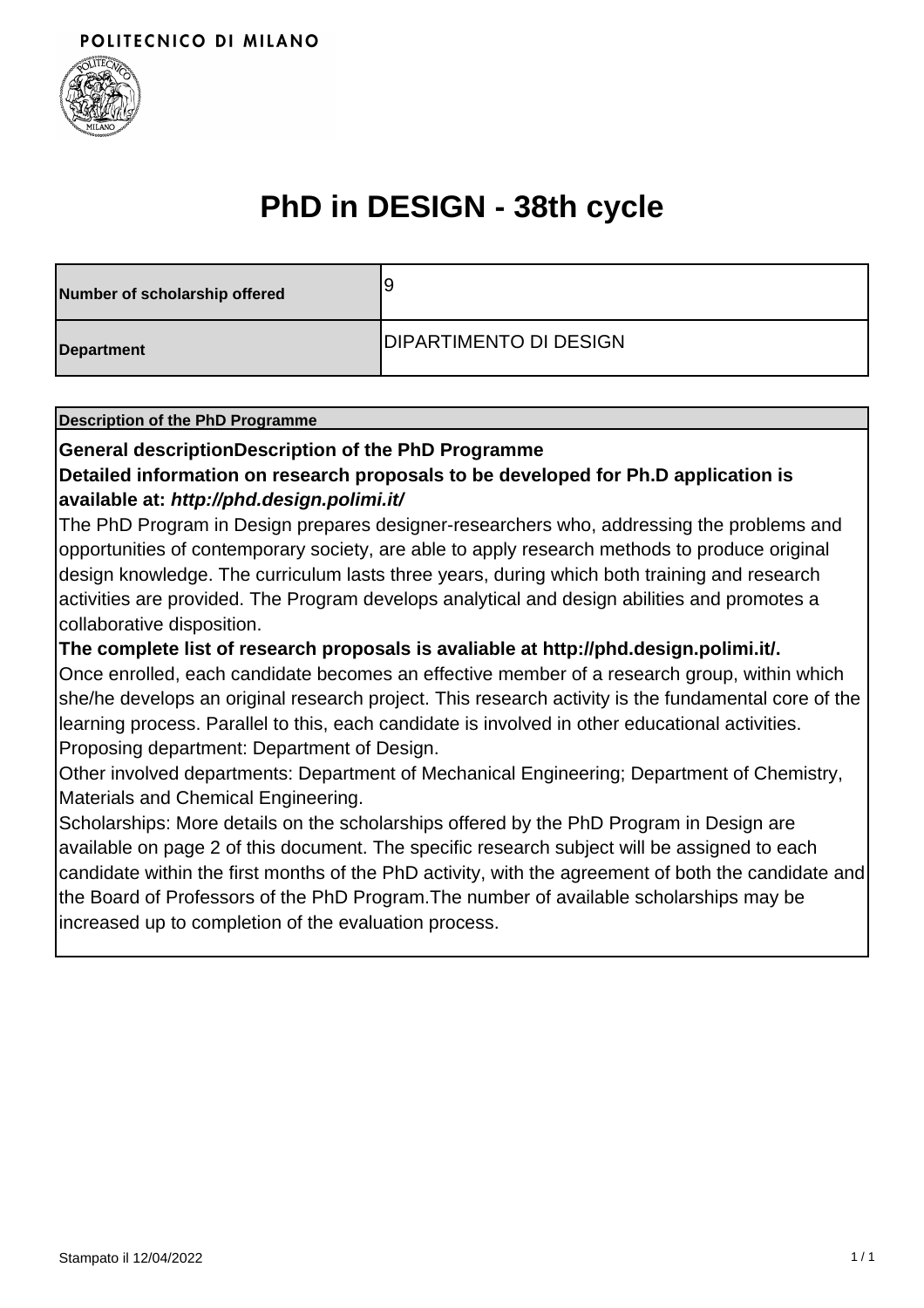

# **PhD in DESIGN - 38th cycle**

## **OPEN SUBJECT Research Field: DESIGN**

| Monthly net income of PhDscholarship (max 36 months)                                                                                                                                                               |                                                                                                                                                                                                                                                                                                                                                                                                                                                                                                                                                                                                                                                                                                                                                                                                     |  |
|--------------------------------------------------------------------------------------------------------------------------------------------------------------------------------------------------------------------|-----------------------------------------------------------------------------------------------------------------------------------------------------------------------------------------------------------------------------------------------------------------------------------------------------------------------------------------------------------------------------------------------------------------------------------------------------------------------------------------------------------------------------------------------------------------------------------------------------------------------------------------------------------------------------------------------------------------------------------------------------------------------------------------------------|--|
| € 1195.0<br>In case of a change of the welfare rates or of changes of the scholarship minimum amount from the Ministry of University and<br>Reasearch, during the three-year period, the amount could be modified. |                                                                                                                                                                                                                                                                                                                                                                                                                                                                                                                                                                                                                                                                                                                                                                                                     |  |
|                                                                                                                                                                                                                    | Context of the research activity                                                                                                                                                                                                                                                                                                                                                                                                                                                                                                                                                                                                                                                                                                                                                                    |  |
| Motivation and objectives of the research<br>in this field                                                                                                                                                         | Research in the field of design is aimed at improving<br>design processes and practices, with the final aim of<br>developing domain-specific knowledge.<br>It includes several forms of research, like research-based<br>design practice, research through design, and research<br>into design. It allows investigating new phenomena and<br>technologies connected to emerging user behaviors and<br>socio- cultural models, in order to anticipate future<br>scenarios.<br>The overall goal is exploring research fields where design<br>is applied at different scales and complexity degrees to<br>people, organizations, communities and social entities.<br>For a list of research topics proposed by the Design<br>Department Faculty members, please visit:<br>http://phd.design.polimi.it/ |  |
| Methods and techniques that will be<br>developed and used to carry out the<br>research                                                                                                                             | Different methods and approaches (e.g. historical<br>research, experimental approach; action<br>research; meta- design; critical analysis; case study and<br>scenario design) are being used to carry out research in<br>the various fields of design.<br>A multidisciplinary integration and human-centered and<br>participated design processes will be encouraged.                                                                                                                                                                                                                                                                                                                                                                                                                               |  |
| <b>Educational objectives</b>                                                                                                                                                                                      | The learning process is based on theoretical studies<br>linked with practical activities to enhance the skills<br>necessary to act also as a design practitioner.<br>The overall aim is educating design researchers with a<br>specific attitude in exploring and devising forms of<br>innovation able to generate value for the                                                                                                                                                                                                                                                                                                                                                                                                                                                                    |  |